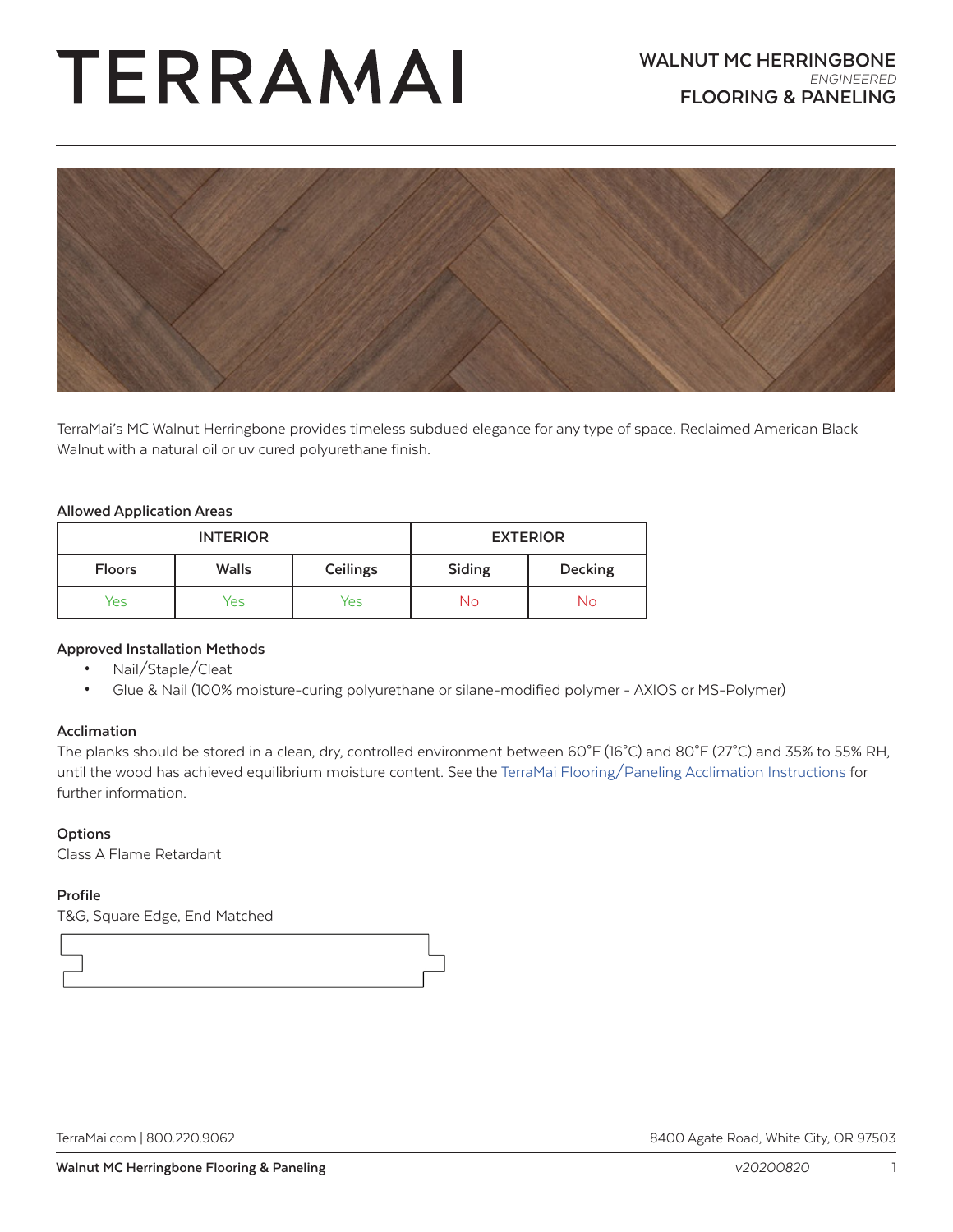### TERRAMAI

Wood is a natural material. Variation in color and grain pattern are to be expected. For more information or to place an order, please contact your [local TerraMai Rep](https://www.terramai.com/team-terramai).



| <b>SKU</b>           | 833           |
|----------------------|---------------|
| <b>Finish Option</b> | Clear Oil     |
| <b>Face Width</b>    | 3-1/8" (79mm) |

| <b>SKU</b>           | 834           |  |
|----------------------|---------------|--|
| <b>Finish Option</b> | Poly          |  |
| <b>Face Width</b>    | 3-1/8" (79mm) |  |



| SKU                  | 842              |
|----------------------|------------------|
| <b>Finish Option</b> | Oyster Wash      |
| <b>Face Width</b>    | $3-1/8$ " (79mm) |

[TerraMai.com](http://www.terramai.com) | 800.220.9062 8400 Agate Road, White City, OR 97503